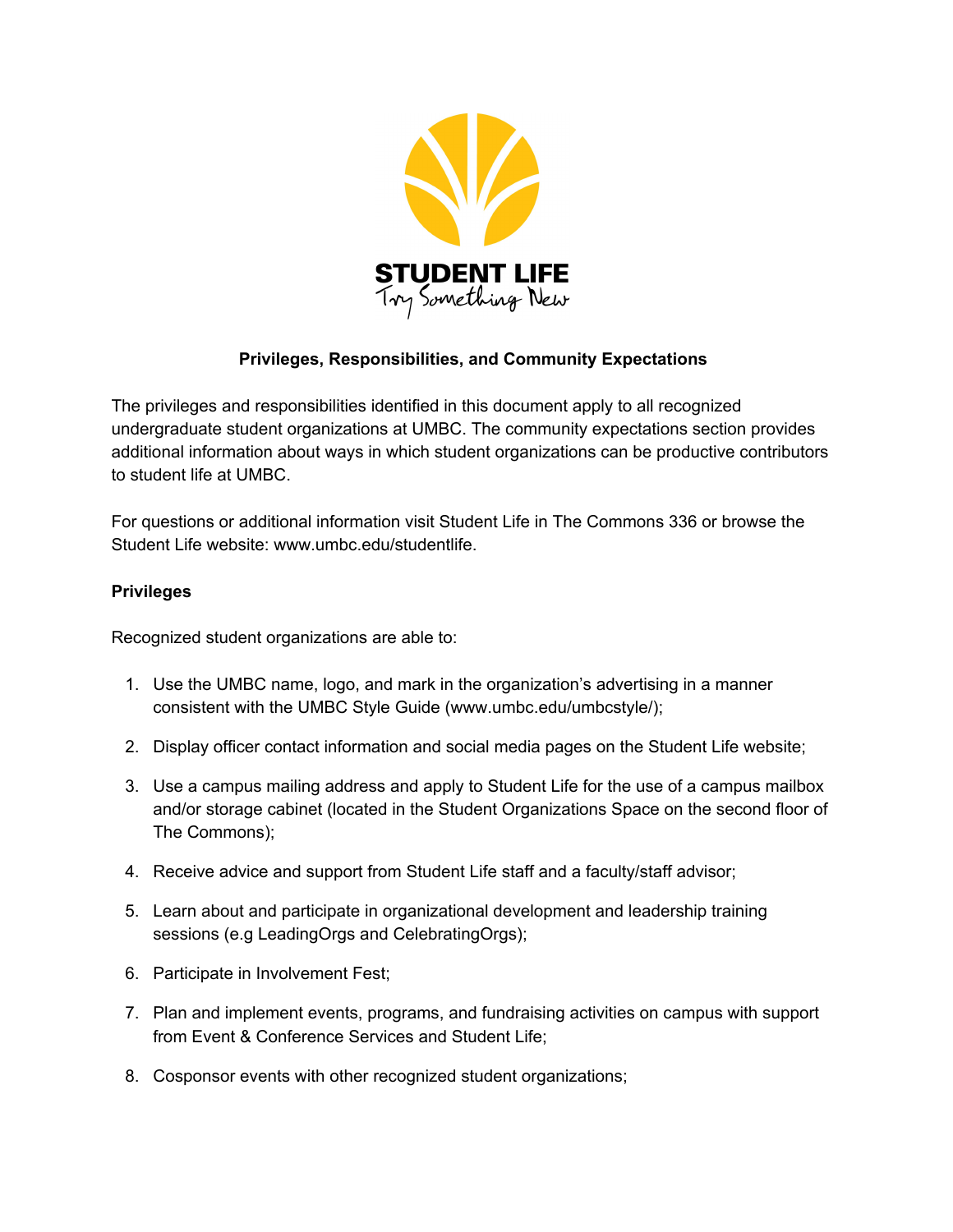- 9. Apply for funding from the Student Government Association (SGA) as outlined in the SGA Budget Policy;
- 10. Reserve campus facilities for meetings and events in accordance with university policies;
- 11. Reserve banner or poster space for events through commonvision; and
- 12. Advertise in The Retriever Weekly at special rates reserved for student organizations.

## **Responsibilities**

All officers are responsible for ensuring their organization's compliance with the requirements listed below. Failure to do so may result in the revocation of the organization's official recognition.

Student organizations and its officers must:

- 1. Respect and comply with the organization's internal policies and processes, especially in connection with decisionmaking and elections;
- 2. Represent the organization honestly;
- 3. Complete Student Life's annual re-registration by May 15 and update organizational information whenever there are changes in officers or advisors;
- 4. Maintain at least 5 members;
- 5. Ensure that the organization's activities and programming are consistent with the organization's constitution and bylaws, as well as all applicable university, local, state, and federal laws, rules, regulations, and specifications (the Code of Student Organization Conduct is online at http://www.umbc.edu/sjp/organizationcode.html, and the Code of Student Conduct is at http://www.umbc.edu/sjp/articles/code.html);
- 6. Accept responsibility for the actions and wellbeing of all participants at events hosted by the organization;
- 7. Operate on a nonprofit basis rather than for private financial benefits of any organization officer or member;
- 8. Know and follow the processes outlined in the UMBC Student Organization Guidelines;
- 9. Know and follow the processes and guidelines established by Student Life and Event & Conference Services related to event planning;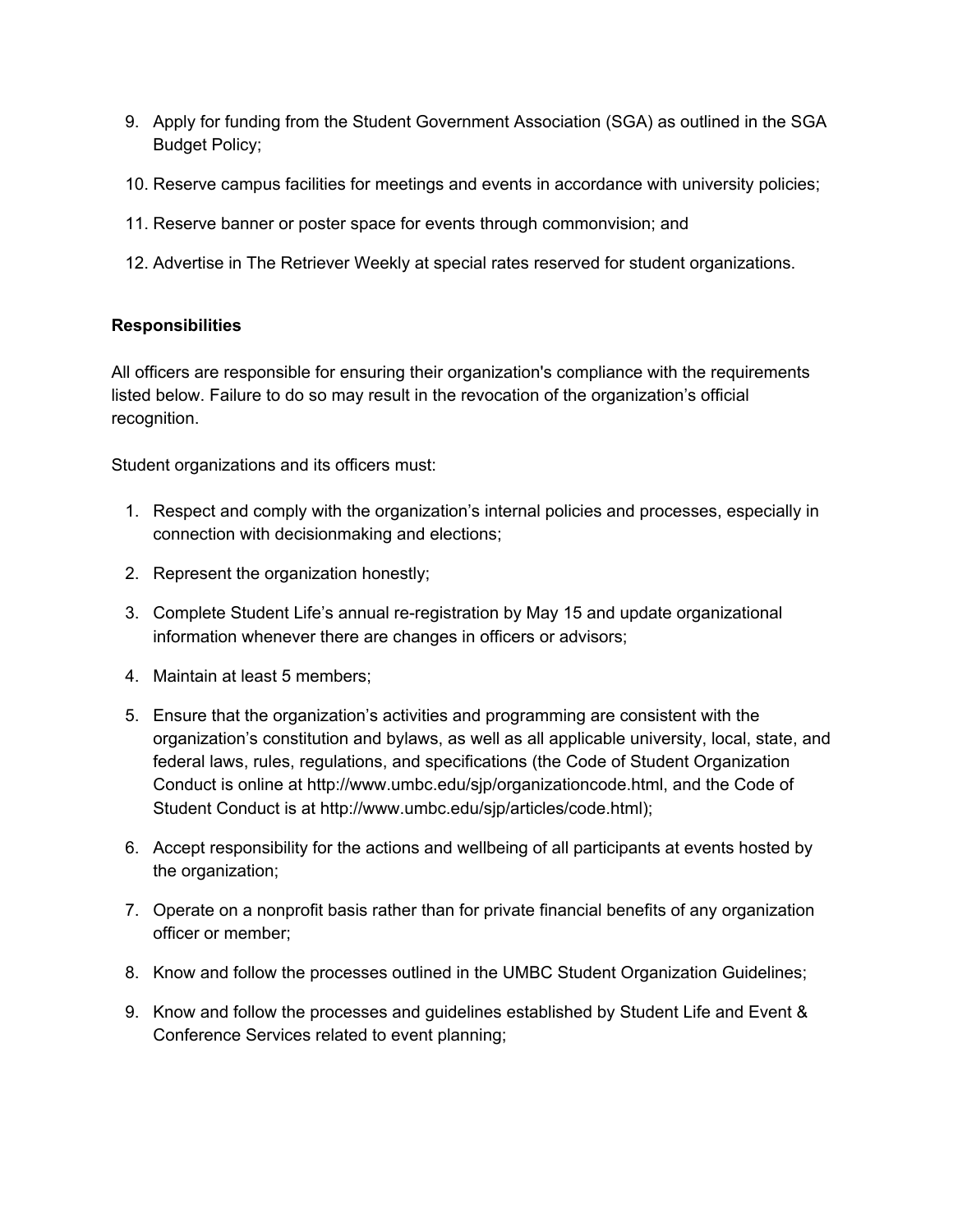- 10. Maintain officers subscriptions to email lists created by Student Life to facilitate communication with student organizations;
- 11. Read and respond promptly to emails from Student Life;
- 12. Attend and/or participate in meetings, workshops, and online trainings when required by Student Life;
- 13. Provide accurate information in a timely manner in response to requests from UMBC staff;
- 14. Keep members of the organization informed about organization meetings and activities;
- 15. Review the organization's constitution and bylaws (if any) at least once each year and make any needed changes; and
- 16. Keep organization websites and social media accounts (if applicable) up to date.

## **Community Expectations**

To promote vibrant student life and foster productive relationships with other student organizations and UMBC staff, we recommend that you:

- 1. Recognize that your actions and behavior reflect upon your organization, even when the actions and behavior are not directly connected with the organization;
- 2. Accept diverse views within your organization, knowing that people with the same broad goals and interests can see issues and opportunities in different ways;
- 3. Embrace and respect UMBC's diversity;
- 4. Take care not to interfere with other activities taking place at UMBC, or with other students' ability to take advantage of their opportunities and enjoy life at UMBC on their own terms;
- 5. Look for other organizations with which to pursue common interests and achieve mutual objectives; and
- 6. Look for opportunities to work with Student Life and other campus partners to enrich the UMBC and local communities.